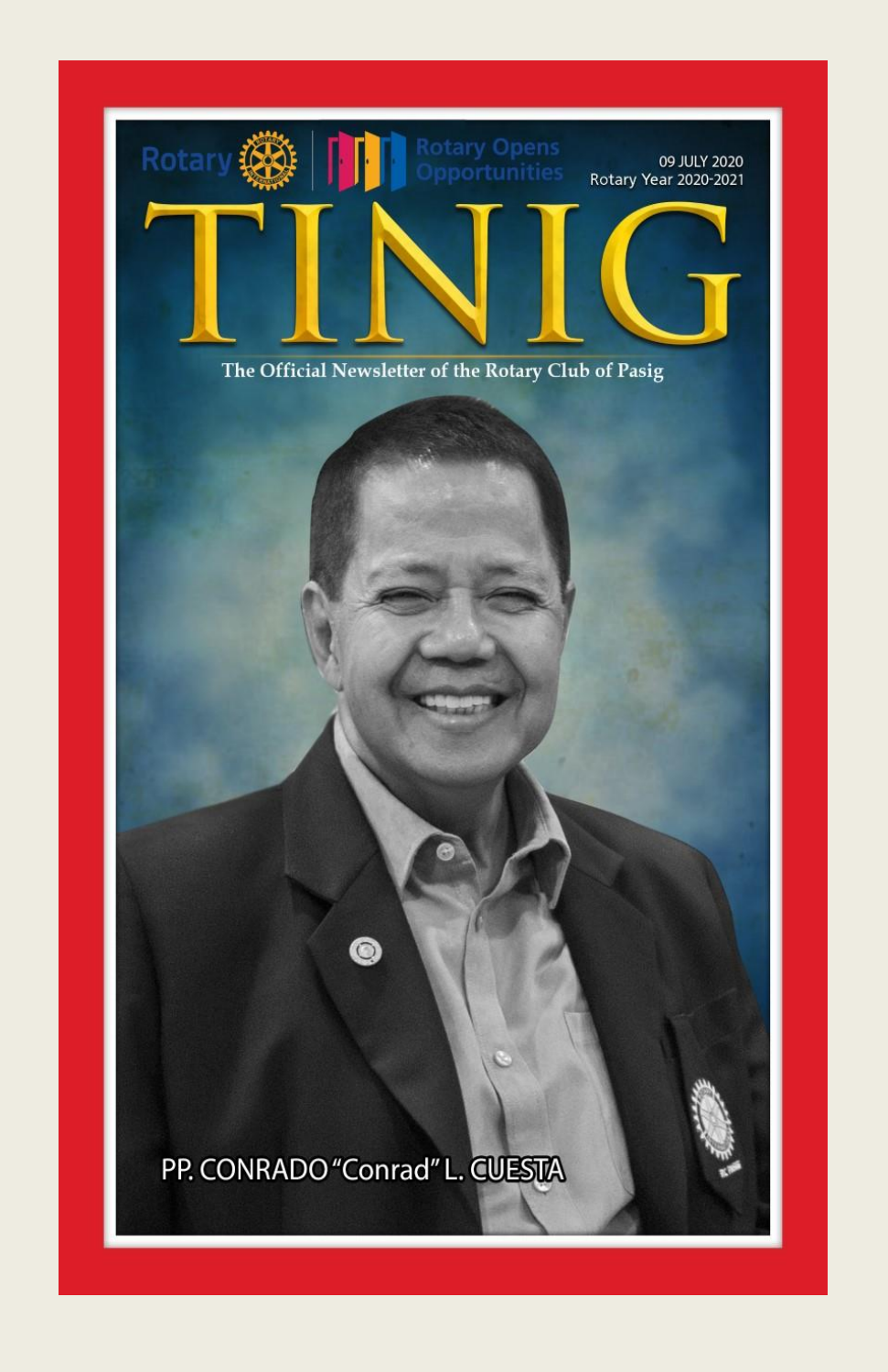



**Today's Programme** 

**2nd Virtual Meeting via Zoom July 9, 2020 1:00 – 2:00 PM Pangkat No. 1**

**National Anthem Video Recording** 

**Introduction of Visiting Rotarians & Guests** 

**Community Singing Rtn. Leo Barbo** 

**Wise or Otherwise**

**President's Time Pres. RJ Ermita** 

**Introduction of**

**Call to Order Pres. RJ Ermita** 

**Invocation** Rtn. Tony Diaz

**FOUR-WAY TEST** Rtn. Manfred Guangko

**Fining Moments PP Arjan Ramnani**

**Guest Speaker PP Celso Ylagan** 

### *PP CONRADO "Conrad" L. CUESTA GUEST SPEAKER*

**Open Forum**

**Adjournment Pres. RJ Ermita**

**PP Rene Bocaya Emcee**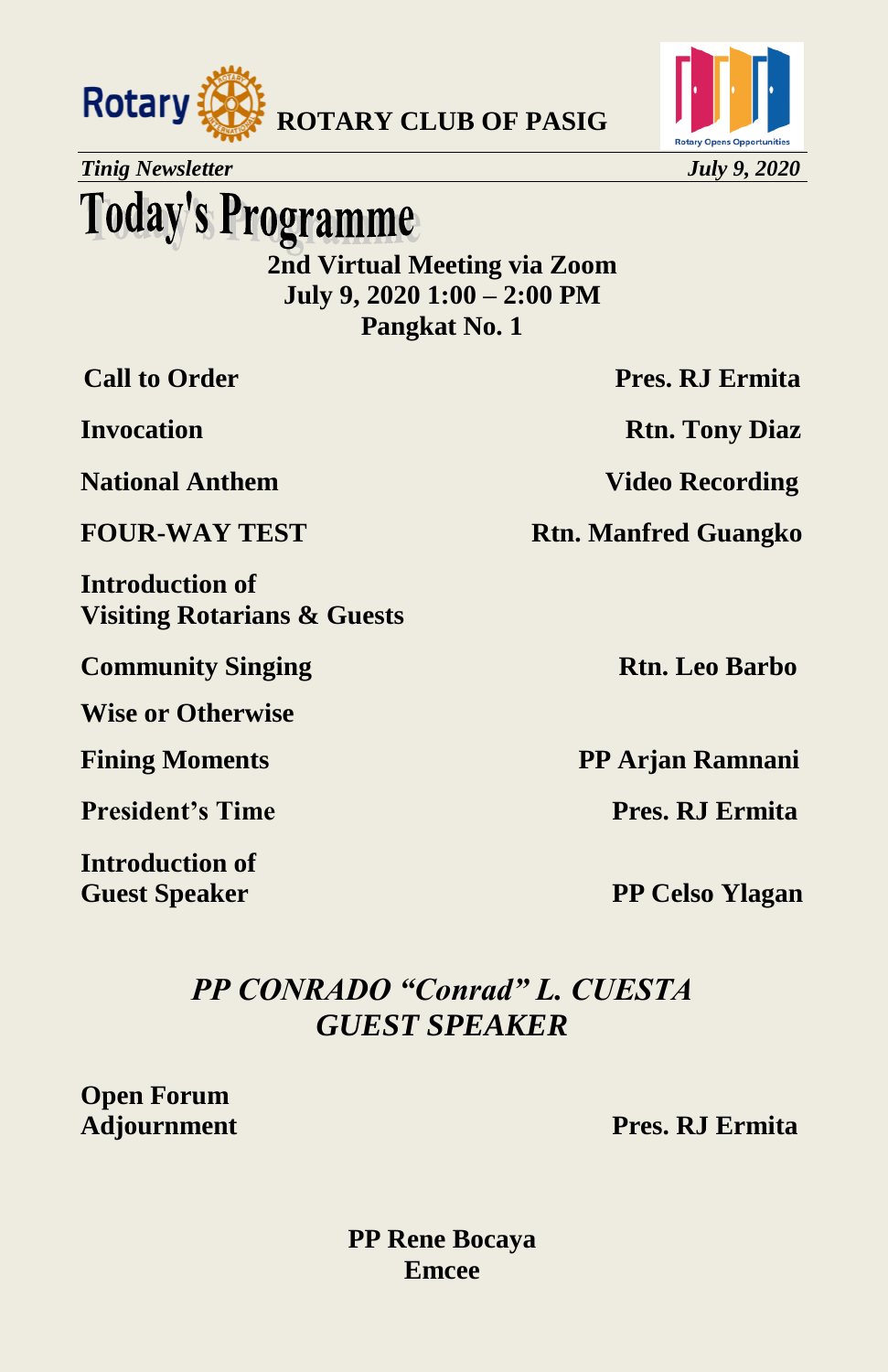



# **Invocation**



Almighty Father, you have brought us to the light of a new day: keep us safe the whole day through from every sinful inclination.

KA TAKA TAKAN TAKAN SAKAN TAKAN

May our thoughts, words and actions, Aim at doing what is pleasing in your sight.

We ask this through Christ our Lord.

**Amen.**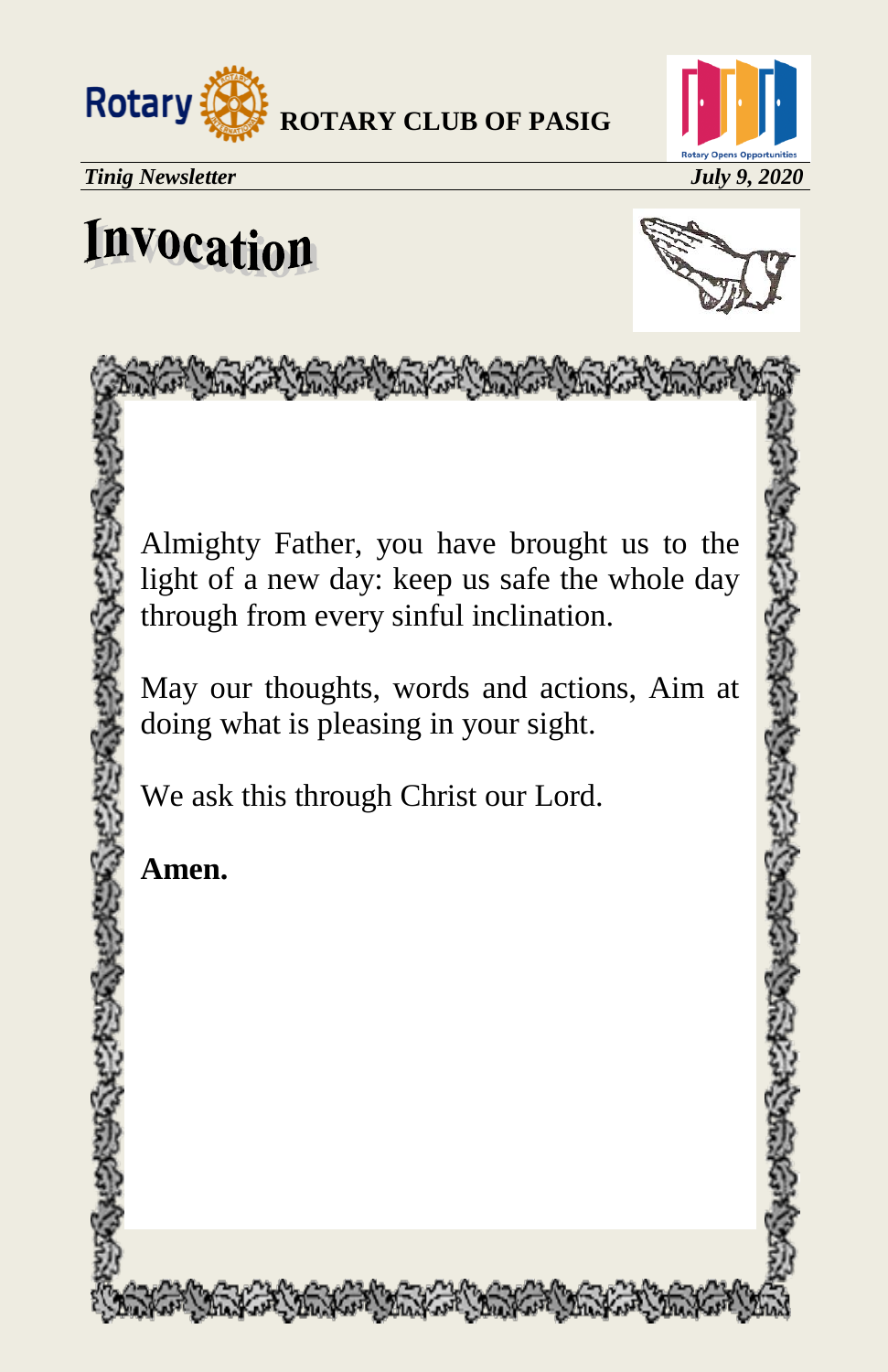





# APAT NA URIAN NG ROTARYO

ng mga bagay na ating iniisip, sinasabi o ginagawa:

- **1.** Iyon ba ang **KATOTOHANAN?**
- **2.** Iyon ba ay **MAKATARUNGAN** para sa lahat ng kinauukulan**?**
- **3.** Iyon ba ay lilikha ng **MABUTING KALOOBAN at LALONG MATAPAT NA PAKIKI-PAGKAIBIGAN?**
- **4.** Iyon ba ay magiging **KAPAKI-PAKINABANG** para sa lahat ng kinauukulan**?**

# Ang Layunin ng Rotaryo

Ang layunin ng Rotaryo ay **"***PASIGLAHIN AT IPUNLA ANG SIMULAIN NG PAGLILINGKOD BILANG BATAYAN NG ISANG GAWAIN KARAPAT-DAPAT* at lalo't higit pasiglahin at ipunla:

- 1. Ang pagpapaunlad ng pagsasama bilang pagkakataon sa paglilingkod.
- 2. Ang mataas na uri ng tuntunin sa pangangalakal at sa hanapbuhay, ang pagkilala sa kahalagahan ng gawain kapakipakinabang at ang pagbibigay dangal ng bawa't Rotaryo sa kanyang hanapbuhay bilang pagkakataon upang makapaglingkod sa lipunan.
- 3. Ang pagsasakatuparan sa simulain ng paglilingkod sa bawa't Rotaryo sa kanyang pansarili, pangkabuhayan at panglipunang pamumuhay.
- 4. Ang pag-unlad ng pagkakaunawaan, mabubuting kalooban at kapayapaan ng mga bansa sa pamamagitan ng isang pangdaigdig na kapatiran ng mga propesyonal na nabubuklod sa simulain ng paglilingkod.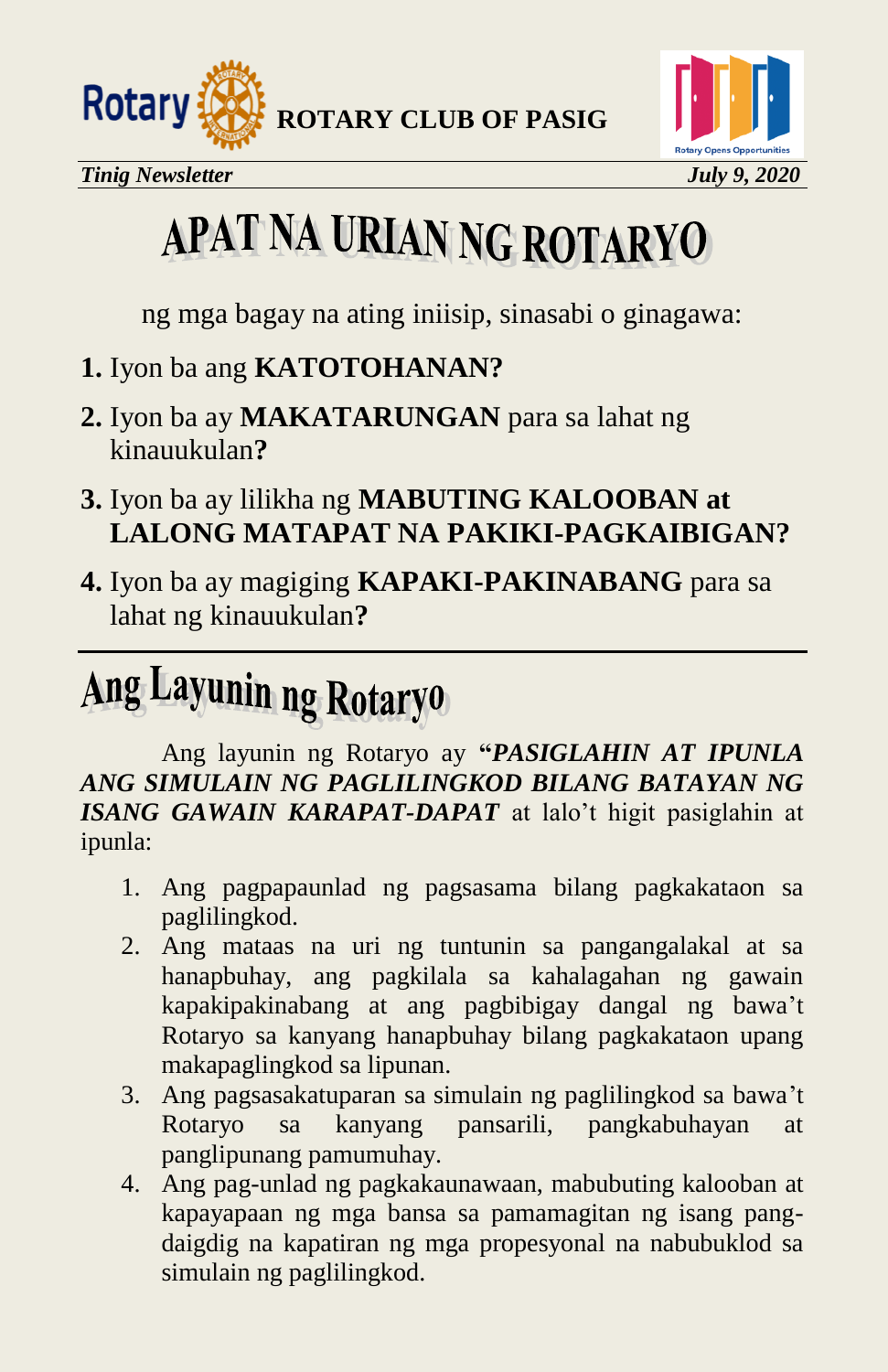



**Song of the Day** 



#### **"TOP OF THE WORLD"**

Such a feelin's comin' over me There is wonder in 'most ev'ry thing I see Not a cloud in the sky, got the sun in my eyes And I won't be surprised if it's a dream

Everything I want the world to be Is now comin' true especially for me And the reason is clear, it's because you are here You're the nearest thing to heaven that I've seen

I'm on the top of the world lookin' down on creation And the only explanation I can find Is the love that I've found ever since you've been around Your love's put me at the top of the world

Somethin' in the wind has learned my name And it's tellin' me that things are not the same In the leaves on the trees and the touch of the breeze There's a pleasin' sense of happiness for me

There is only one wish on my mind When this day is through I hope that I will find That tomorrow will be just the same for you and me All I need will be mine if you are here

I'm on the top of the world lookin' down on creation And the only explanation I can find Is the love that I've found ever since you've been around Your love's put me at the top of the world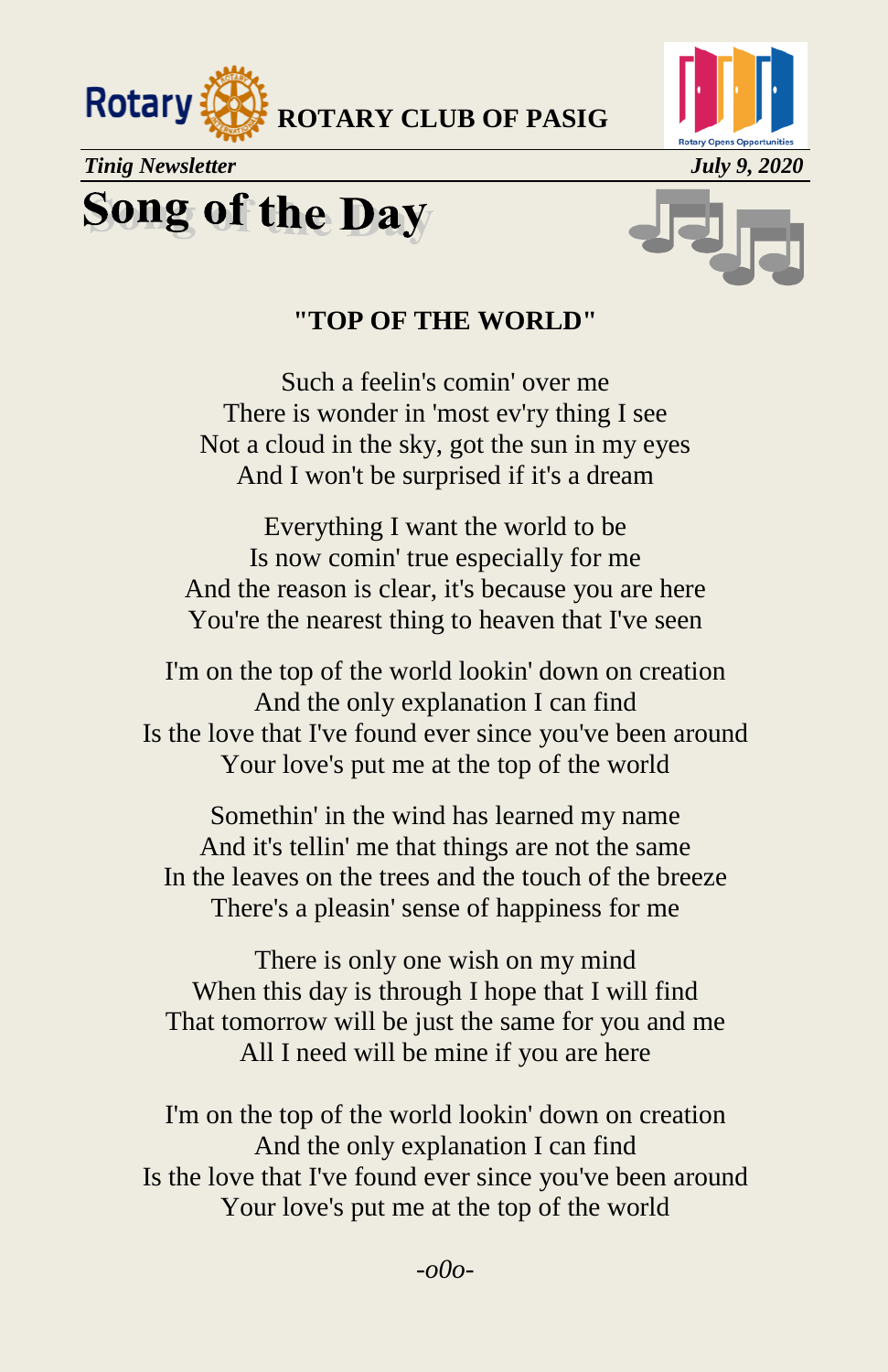



# **From the President**

**Pres. RJ Ermita**



A golden Rotary afternoon to everyone!

May I start this message today by sharing a renewed Vision of our club. Our board crafted it as part of the strategic planning process in preparation for this Rotary year, as follows:

#### **Rotary Club of Pasig Vision**

*"A sustainable and dynamic club of like-minded professionals, industry & community leaders committed to the ideals of Rotary, with the common purpose of alleviating the life condition of the people of Pasig City"*

Our club has long been known to be involved in programs that are long lasting and have genuine impact to the community that we choose to serve. One such program is the Luxid-RCP Microfinance Cooperative that we launched in 2017 together with the fine gentlemen of Ateneo batch 1963(Luxid).

In today's meeting we will have as our guest speaker fellow Pasig Rotarian PP Conrad Cuesta to share updates on the program since its launch a few years back. Just like all other areas in our life, Covid-19 also brought challenges to our microfinance program which we need to understand and make decisions on as a club.

I would also like to make two announcements regarding the current and immediate past club membership dues in response to the abrupt changes in club meeting dynamics because of COVID 19. Resolved during the July 7, 2020 board meeting as ff: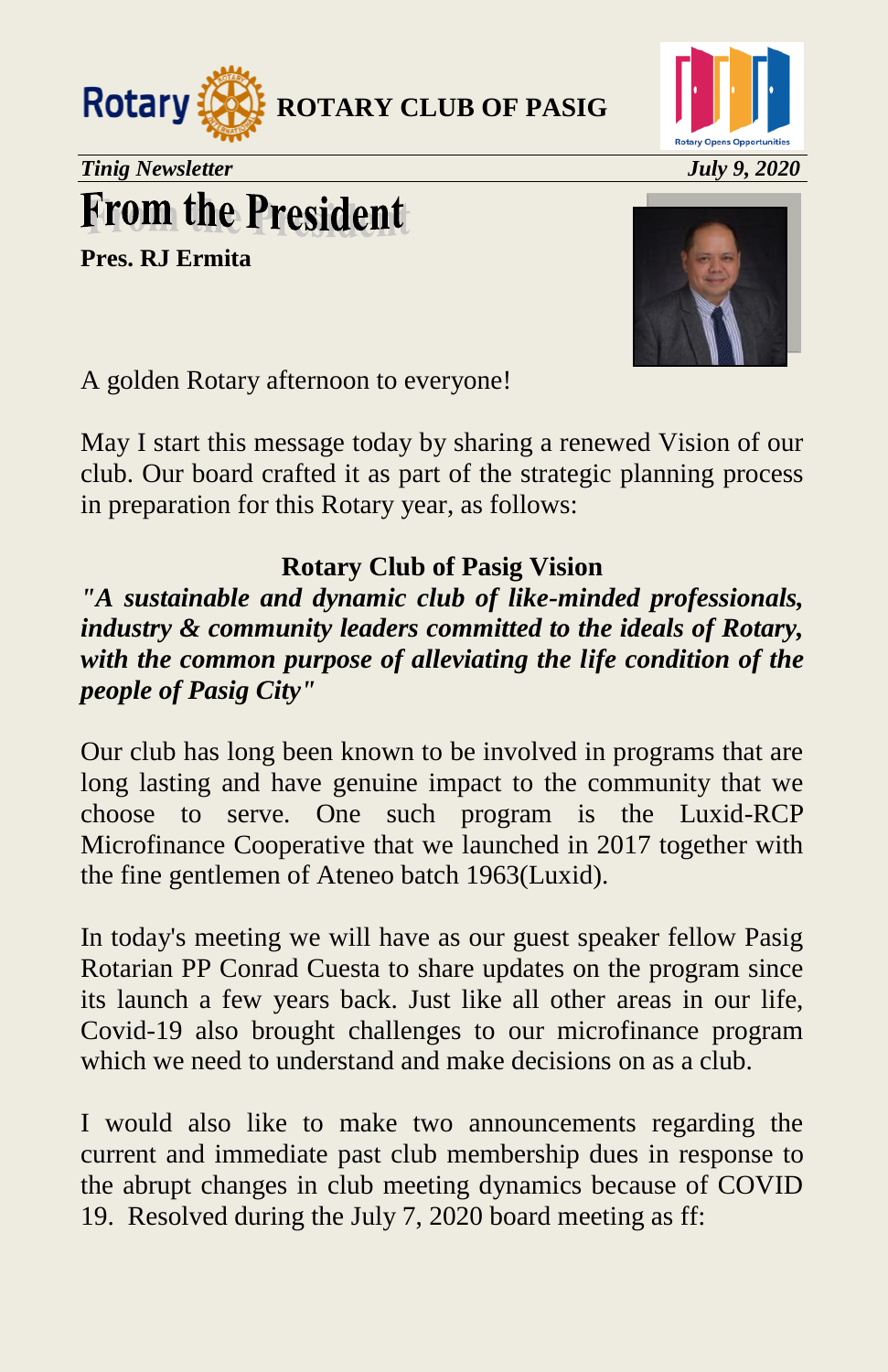



# **From the President**

**Pres. RJ Ermita**

*Continuation 1.*

- 1. RY 19-20 dues- to deduct P3,000 pesos for the suspension of face to face meetings during ECQ from March to June 2020. This will be deducted from your outstanding payables. If fully paid, it will be deducted from current club dues.
- 2. RY 20-21 dues to be set at P18,000 this year in consideration of the lack of meals and related expenses associated with face to face meetings which we do not expect to be allowed for a prolonged period.

May I appeal to everyone to update our club dues payment at the soonest possible time. This will support the various activities of the club, most especially our flagship service programs and our 50th anniversary plans.

Thank you and enjoy our Rotary Day!

RJ H. Ermita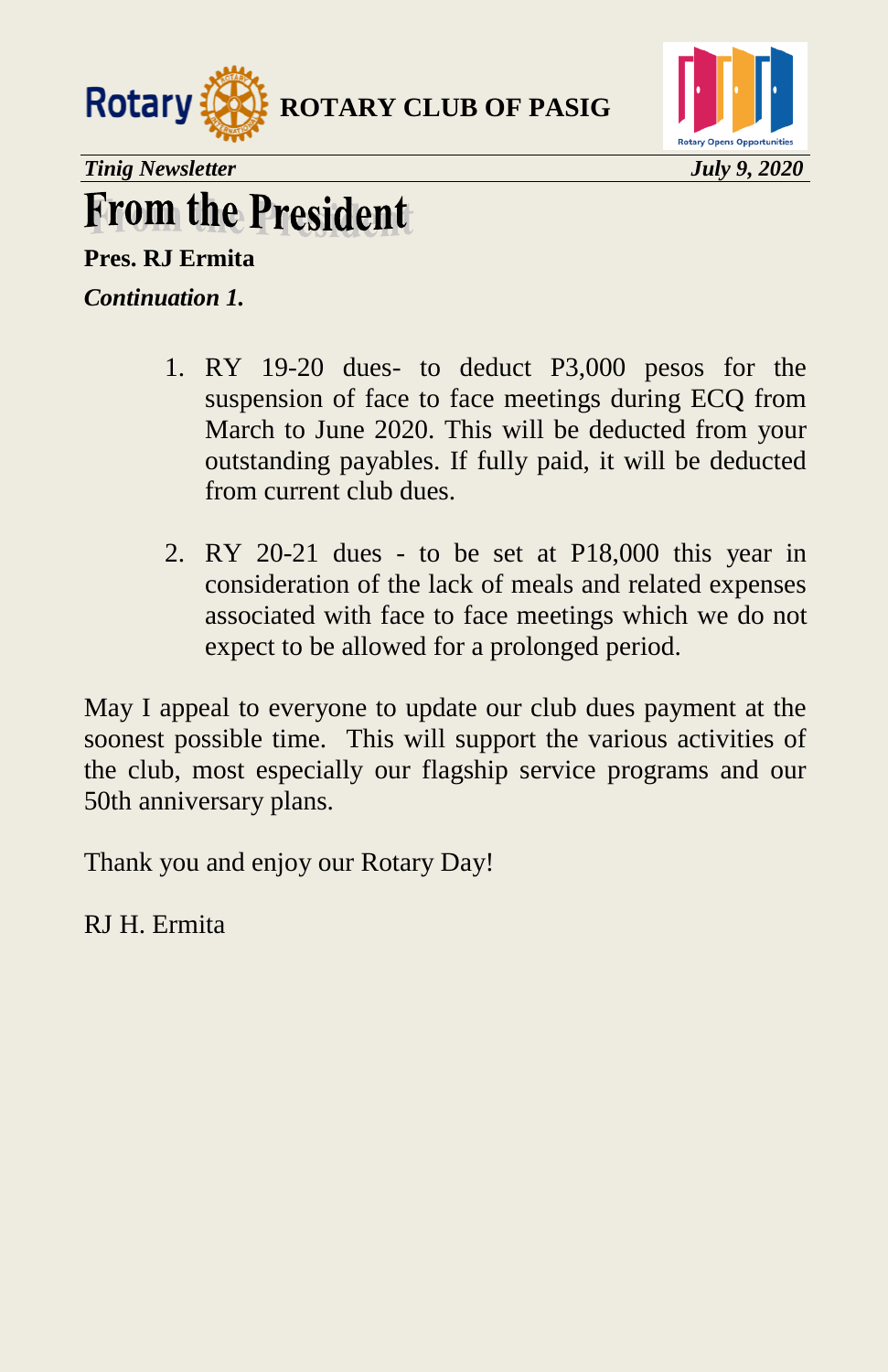



*Tinig Newsletter July 9, 2020* 

# **Meet Our Guest Speaker**



### **PP. CONRADO "Conrad" L. CUESTA**

PROFESSIONAL MANAGEMENT Experience – 1970 to 1986:

Senior management with local and multinational firms in the construction, textile, and automotive industries. (Trans-Asia Engineering, Filsyn, General Motors)

ENTREPRENEURIAL Pursuits - 1986 todate:

Agribusiness: fish farming, poultry & hog growing (Cuesta Farms) – up to Sept 2019 only General construction (J. Alexander Phils. Inc) Property Investments & Development (Conquest Linkages Corp.)

### **OTHER – todate:**

Microfinance (Luxid Rotary Micro Finance & Credit Cooperative) - President Rotary Club of Pasig (since 1996: various positions from Club President to District Senior Asst Governor & Deputy District Governor) Luxid Foundation – Director

### **EDUCATION:**

Ateneo – grade/high school (1959/1963) UP – BS Math (1967) AIM – MBM (1970)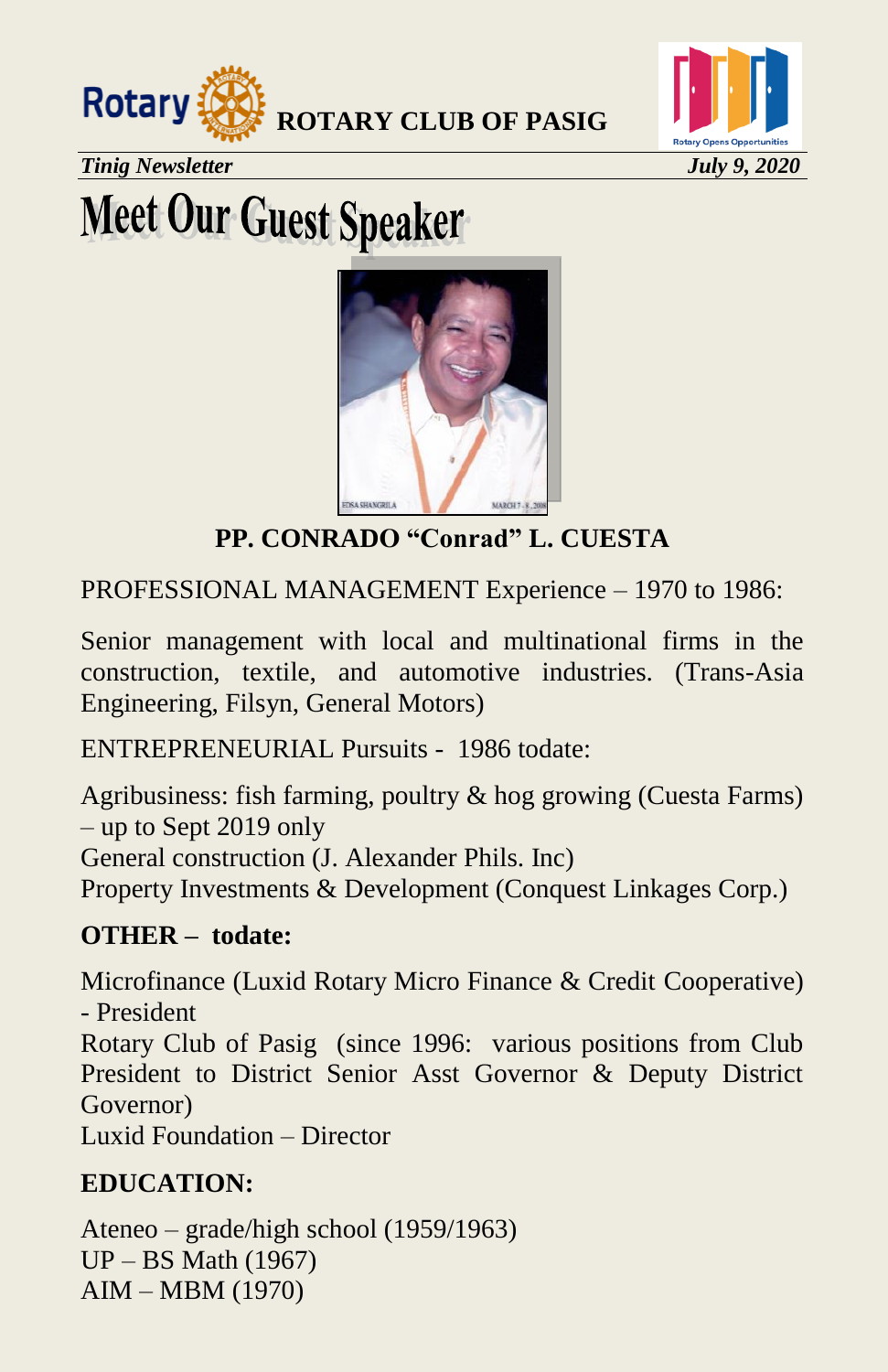



*Tinig Newsletter July 9, 2020* 

# **Walking the Avenues**

**PP Jun C. Zafra** 



### **ROTARY'S FIRST VIRTUAL CONVENTION INSPIRES MEMBERS TO INNOVATE AND STAY CONNECTED**

Rotary's first-ever virtual convention attracted more than 60,000 registrants and 175,000 viewers during its weeklong program. The robust participation shows that Rotary members are finding ways to experience fellowship and fun, key parts of Rotary's annual international convention, despite the COVID-19 pandemic that forced the cancellation of the in-person convention planned for Honolulu, Hawaii, USA, this year.

The first general session was 20 June. Virtual attendees made nearly 19,000 chat comments during the 75-minute session, showing that members used the opportunity to engage and stay connected with each other.

RI President Mark Daniel Maloney acknowledged that canceling the convention in Honolulu was a difficult decision but said he was inspired by how members worldwide have stayed connected, adapted to their changing circumstances, and helped those in need during the crisis.

Maloney said that unusual times have forced Rotary to adapt and look for different ways to grow Rotary.

―Now we are experiencing in real time how important it is to create new club experiences," he said.

Maloney also said, "We had hoped to hold the most environmentally friendly convention in Rotary history [in Honolulu]. Guess what? We succeeded. We are holding a Rotary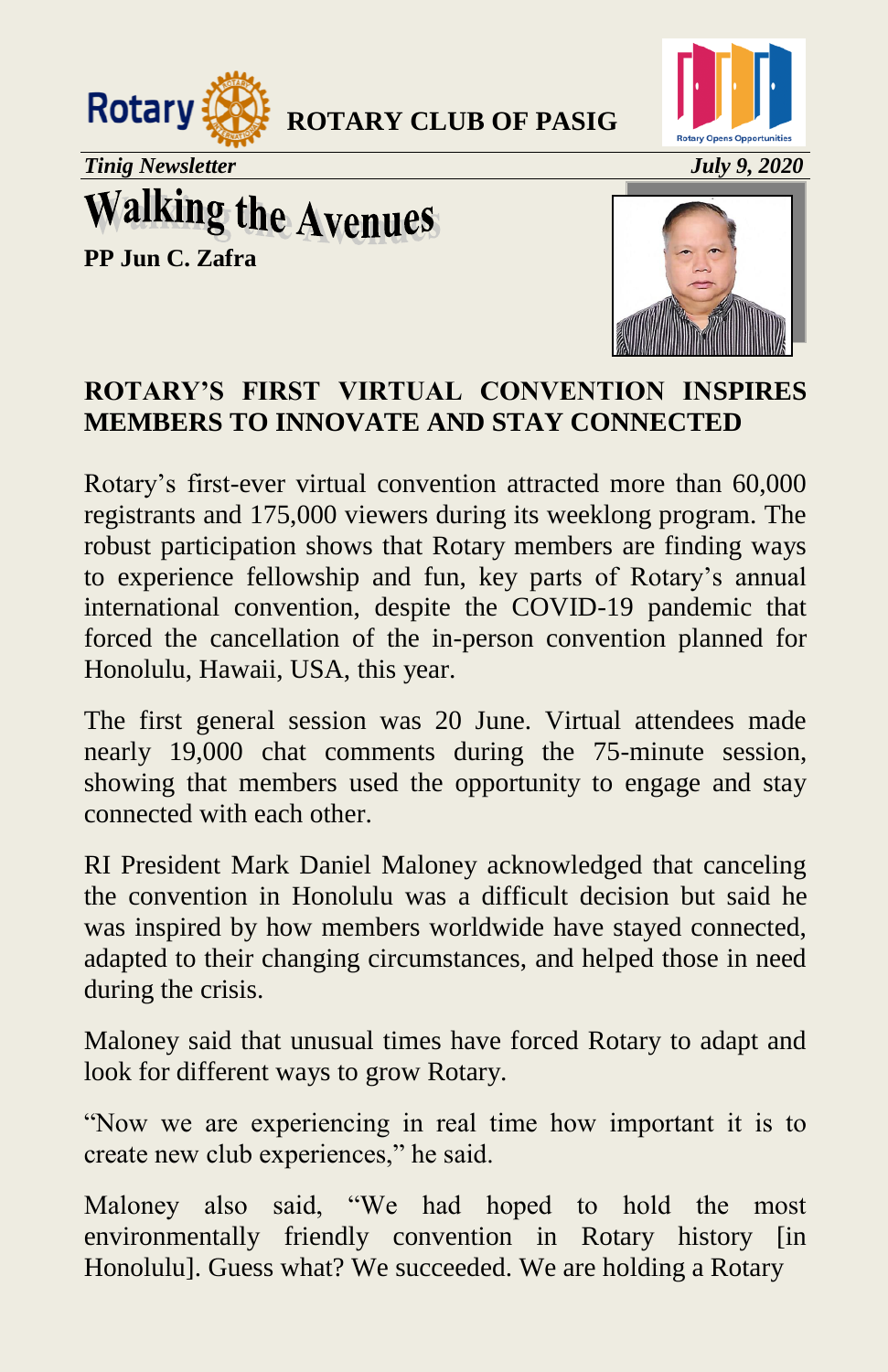



*Tinig Newsletter July 9, 2020*

### **Walking the Avenues PP Jun C. Zafra**

### *Continuation 1.*

Convention like no other, with no air travel, no hotel rooms, leaving a remarkably small carbon footprint."

In a reflection of that fact that the environment is increasingly important cause to Rotary's members, just after the convention, Rotary announced that it had adopted supporting the environment as one of its areas of focus.

He added that, at the beginning of his term a year ago, Rotary was promoting the importance of increasing our ability to adapt, one of the goals of Rotary's strategic plan, known as the Action Plan. "We are putting that plan into action out of necessity," Maloney said. "We all have a better understanding of growing Rotary by extending our reach beyond regular meetings."

In addition to Maloney, a number of world leaders and partner organizations spoke about how we are all coming together to help each other through the pandemic. In a video address, United Nations Secretary-General António Guterres said we need to work together to find solutions to the problems that are weakening our societies.

―Your [Rotary's] efforts have made a significant difference — in eradicating polio, in strengthening communities around the globe, in alleviating the suffering of vulnerable populations, and in building a safer, healthier, and more peaceful world," Guterres said.

A panel of global health experts also discussed how the infrastructure that Rotary and its partners use for polio eradication has helped communities tackle the needs that have emerged from the COVID-19 pandemic.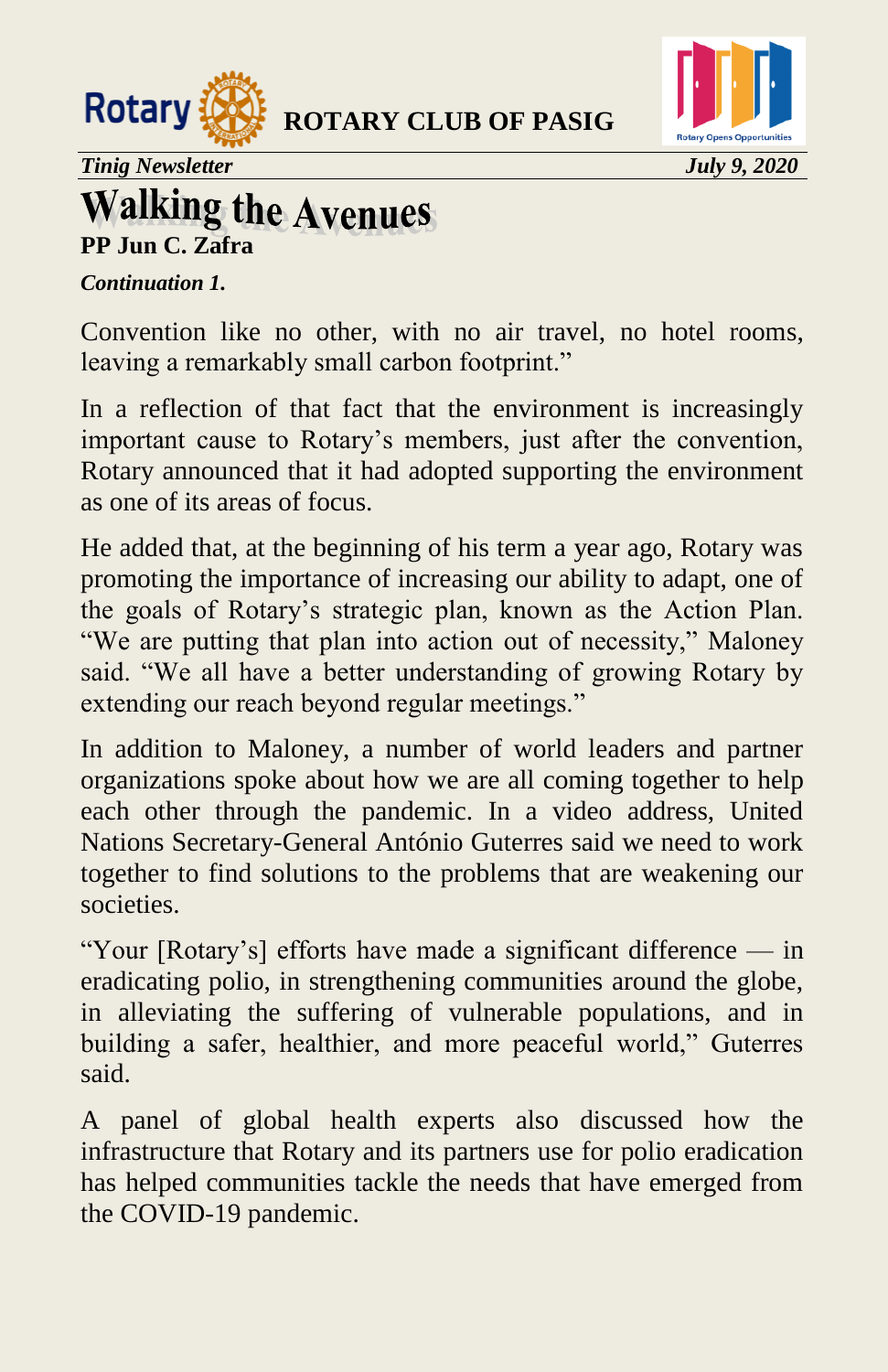



*Tinig Newsletter July 9, 2020* 

# **Walking the Avenues**

**PP Jun C. Zafra** 

*Continuation 2.* 

Dr. Christopher Elias, president of the Global Development Division of the Bill & Melinda Gates Foundation, said the polio eradication effort has incredible assets, including laboratory testing capabilities, surveillance, and hundreds of thousands of health workers.

"In pretty much every country where the polio eradication initiative is active, which is over 50 countries, those assets have been dedicated to the COVID-19 response," Elias said. "The world is benefiting, particularly in the poorest countries where we've been chasing down the last cases of polio; we're greatly benefitting from the infrastructure that the polio initiative has built over the last three decades."

Panelists included Henrietta H. Fore, executive director of UNICEF; Rebecca Martin, director of the Center for Global Health at the U.S. Centers for Disease Control and Prevention; and Dr. Bruce Aylward, senior adviser to the director-general at the World Health Organization.

Emmy Award-winning television journalist Alisha Davis introduced a video collage of Rotary members around the world taking action against COVID-19 in their communities. She also interviewed members on how they're adapting to meeting online.

RI President-elect Holger Knaack, who became Rotary's president on 1 July, said that clubs must continue to respond and innovate during these uncertain times.

―[Responding and adapting] brings many new opportunities for us, to innovate and to learn from our experiences," Knaack said. "Let us seize this moment and value it for what it is, the opportunity for Rotary to build on what we've learned, to embrace this new reality, to embrace new faces, to find new and better ways to shine and to have a continuing impact on the world."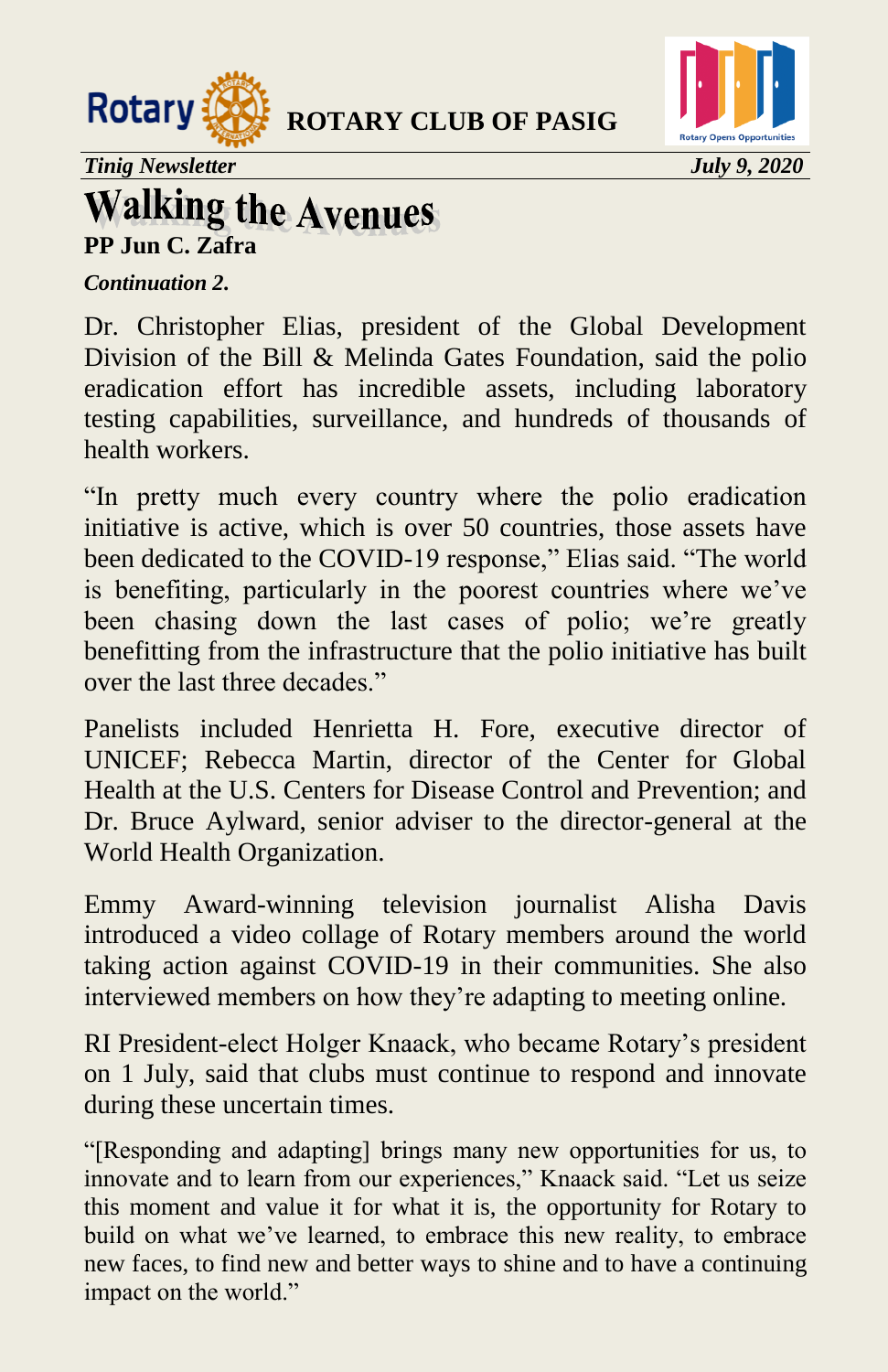



#### *PANGKAT MEMBERS FOR RY 2020 – 2021*

- **1. Pres. RJ Ermita - Leader 1. Rel Gomez - Leader**
- 
- 
- 
- 5. Rene Bocaya 5. Raj Cordova
- 6. Celso Ylagan 6. Vic Aquino
- 7. Sonny Samson 7. James Porter
- 
- 9. Arjan Ramnani 9. Alex Lacson
- 10. Marlo Guillano 10. Ping Tan
- 11. Manfred Guangko 11. Pal Bolivar
- 12. Leo Barbo

#### *PANGKAT NO. 2 PANGKAT NO. 5*

- **1. John Javier - Leader 1. Jun Zafra - Leader**
- 
- 3. Peping Mabanta 3. Ray Armas
- 
- 5. Nick de Guzman 5. Dennis Albano
- 
- 7. Sonny Rivera 7. Arnel Estaniel
- 
- 9. Raffy Garcia III 9. Vic Lim
- 10. Ramy Garcia IV 10. Nick Guzman
- 11. Garrick Ang 11 Tito Henson
- 12. Ferd Rivera

#### *PANGKAT NO. 3 PANGKAT NO. 6*

- 
- 2. Bong Paloma Co-Leader 2. Adolf Aran Co-Leader
- 3. Wowie Benitez 3. Ike Ona
- 
- 
- 
- 7. Nesty Carolina 7. Edison Go
- 8. Esto Lichauco 8. Flor de Pano
- 
- 
- 

#### *PANGKAT NO. 1 PANGKAT NO. 4*

- 
- 2. Tony Diaz Co-Leader 2. Ed Evangelista Co-Leader
- 3. Ner Laino 3. Toti Buhain
- 4. Jing Jose 4. Bert Albano
	-
	-
	-
- 8. Philip Yoon 8. Chito Bernardo
	-
	-
	-

- 
- 2. Nicky Ty –Co-Leader 2. Jecko Santos Co-Leader
	-
- 4. Ogie Lim 4. Bebert Lacuna
	-
- 6. Vico Sotto 6. Totoy Bartolome
	-
- 8. Ben Baniel 8. Hermie Orbe
	-
	-
	-

- **1. Ed Lucero - Leader 1. Bart Ronquillo - Leader**
	-
	-
- 4. Noel Go 4. Kell Ortega
- 5. Conrad Cuesta 5. Benny de Guzman
- 6. Louie Orosa 6. Albert Mendiola
	-
	-
- 9. Rhett Ermita 9. Topax Colayco
- 10. Peter Javier 10. Roman Romulo
- 11. Sammy Lazo 11. Chony Gimenez
	- 12. Jess Acantilado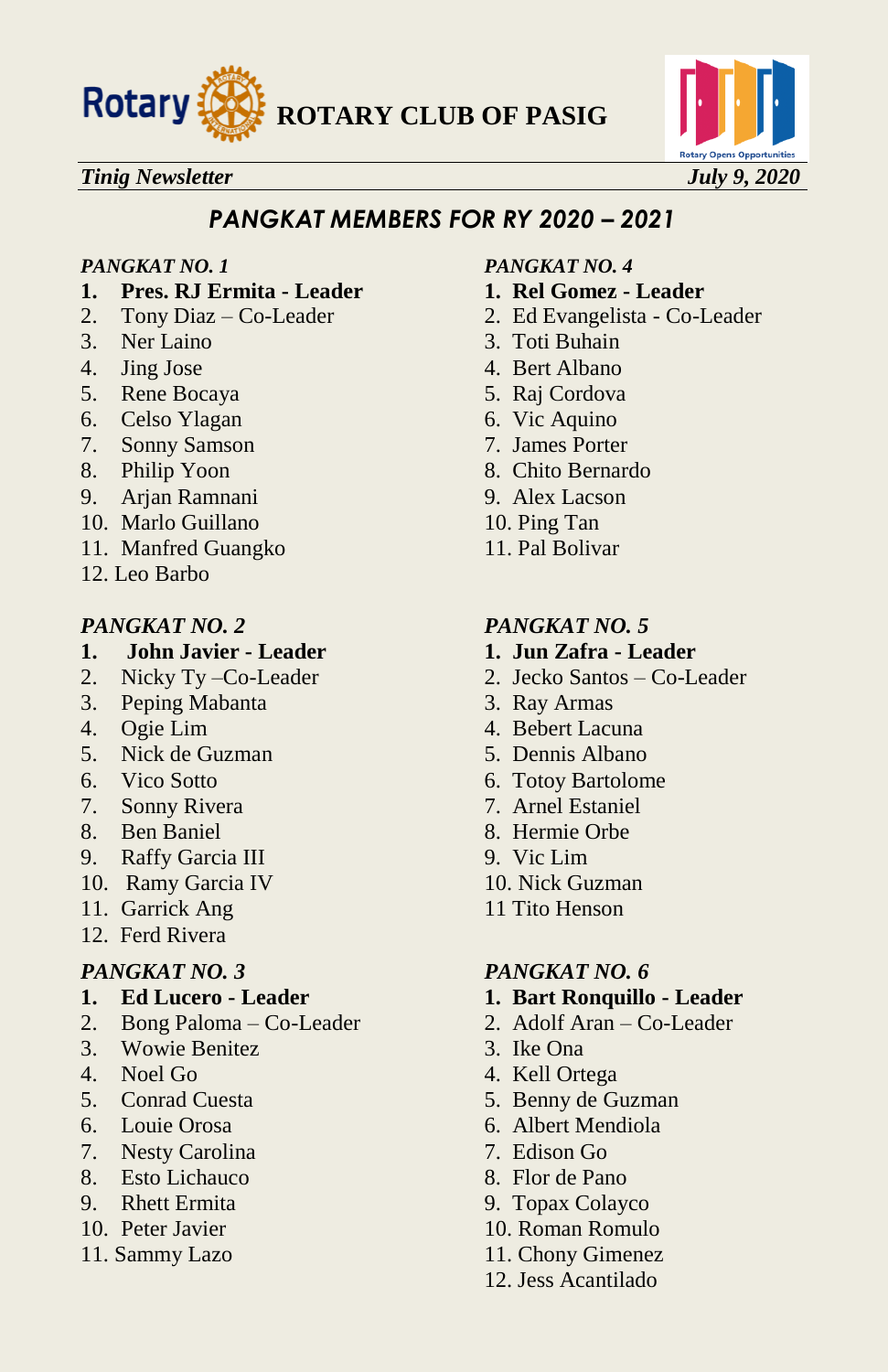



### *DECLARATION OF ROTARIANS IN BUSINESS AND PROFESSIONS*

#### *As a Rotarian engaged in a business or profession, I am expected to:*

- 1. Consider my vocation to be another opportunity to serve;
- 2. Be faithful to the letter and to the spirit of the ethical codes of my vocation, to the laws of my country, and to the moral standards of my community;
- 3. Do all in my power to dignify my vocation and to promote the highest ethical standards in my chosen vocation;
- 4. Be fair to my employer, employees, associates, competitors, customers, the public and all those with whom I have a business or professional relationship;
- 5. Recognize the honor and respect due to all occupations which are useful to society;
- 6. Offer my vocational talents: to provide opportunities for young people, to work for the relief of the special needs of others, and to improve the quality of life in my community;
- 7. Adhere to honesty in my advertising and in all representations to the public concerning my business or professions;
- 8. Neither seek from nor grant to a fellow Rotarian a privilege or advantage not normally accorded others in a business or professional relationship.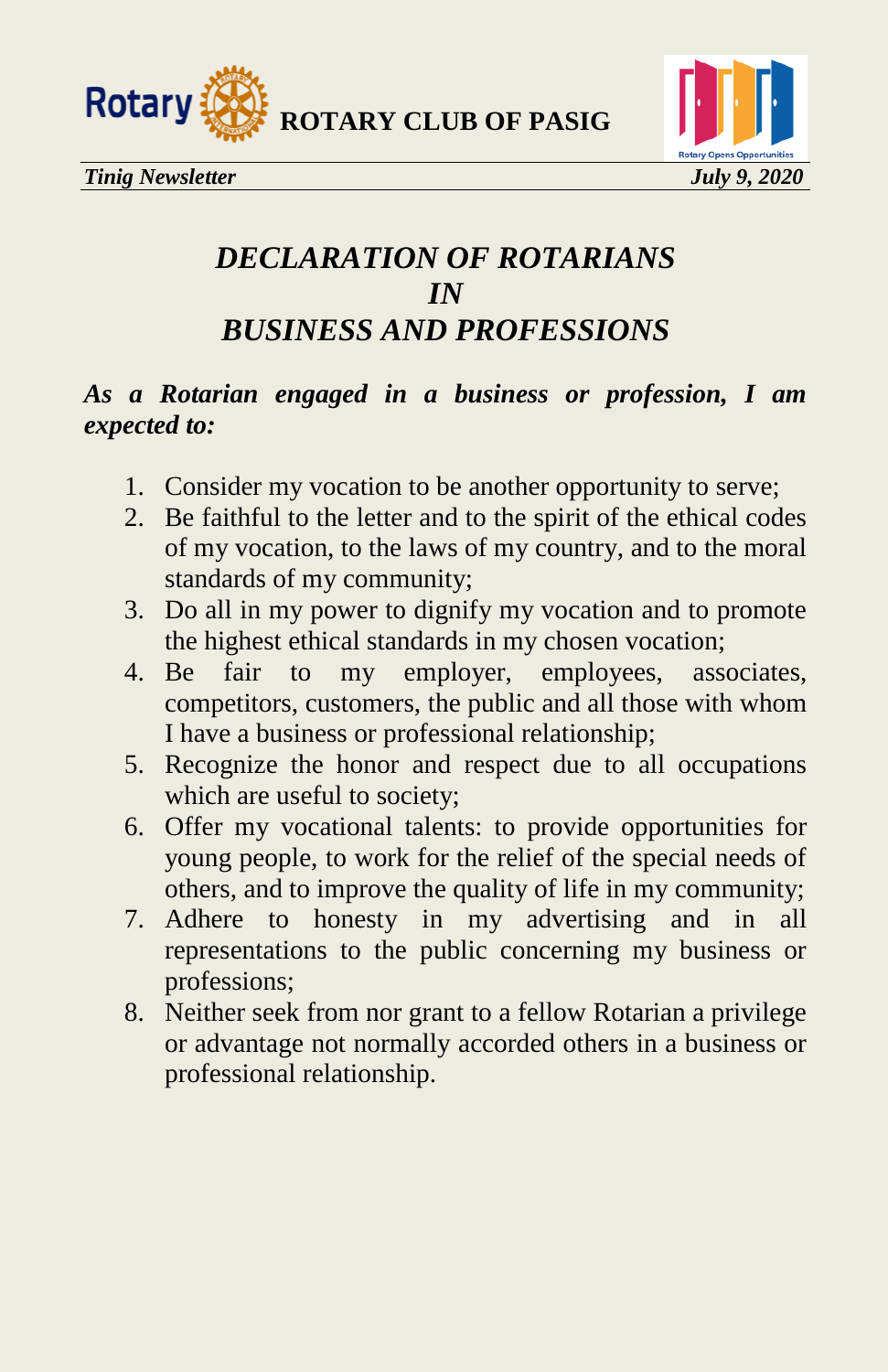

## *ROTARY CODE OF CONDUCT*

### *As a Rotarian, I will*

- 1. Exemplify the core value of integrity in all behaviors and activities
- 2. Use my vocational experience and talents to serve in Rotary
- 3. Conduct all of my personal, business, and professional affairs ethically, encouraging and fostering high ethical standards as an example to others
- 4. Be fair in all dealings with others and treat them with the respect due to them as fellow human beings
- 5. Promote recognition and respect for all occupations which are useful to society
- 6. Offer my vocational talents: to provide opportunities for young people, to work for the relief of the special needs of others, and to improve the quality of life in my community
- 7. Honor the trust that Rotary and fellow Rotarians provide and not do anything that will bring dis-favor or reflect adversely on Rotary or fellow Rotarians
- 8. Not seek from a fellow Rotarian a privilege or advantage not normally accorded others in a business or professional relationship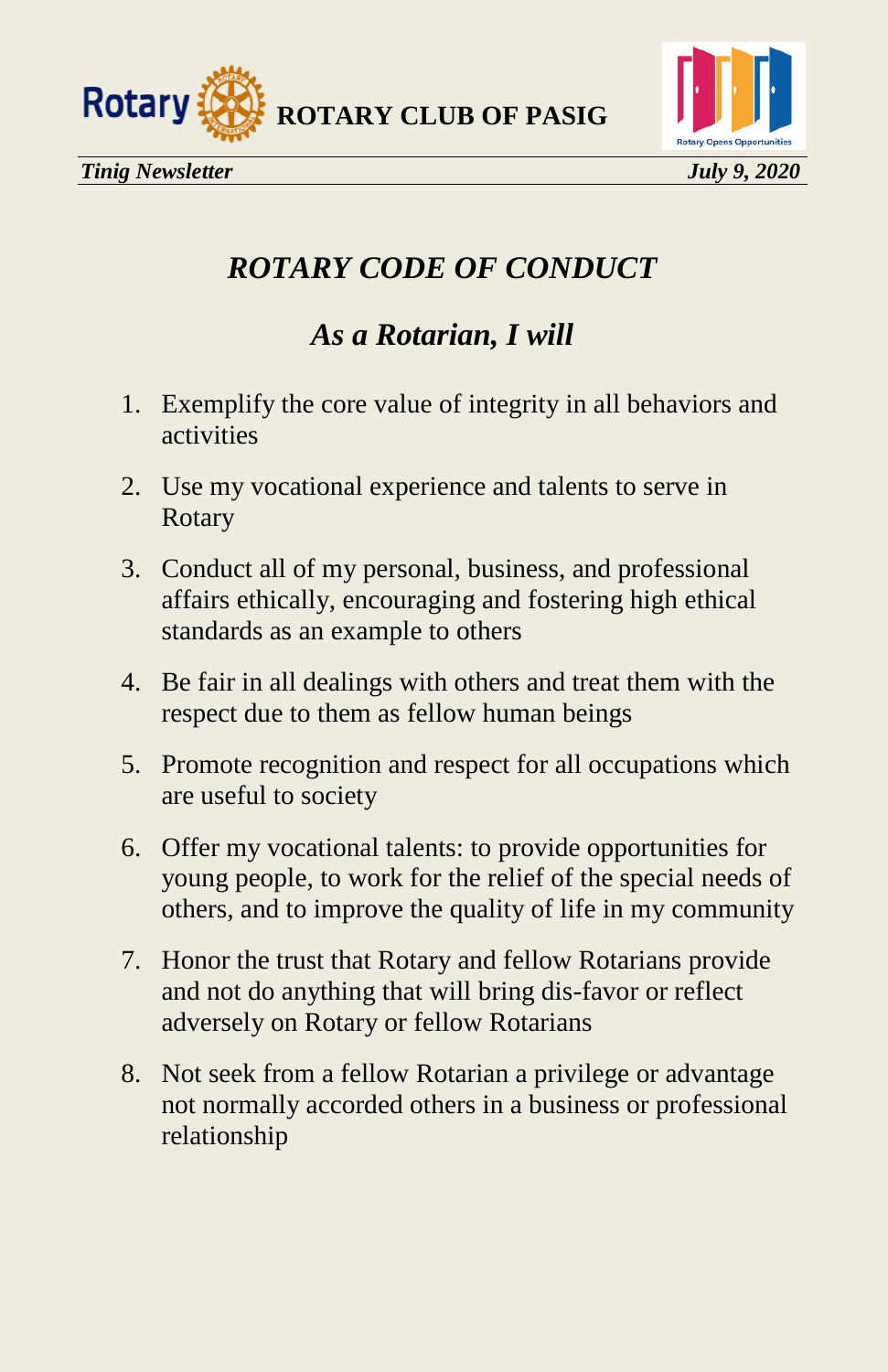





## **Officers and Directors**

#### **ROTARY CLUB OF PASIG (RY 2020-2021)**

**President** Renato Carlos "RJ" H. Ermita, Jr. **Vice President/PE** Roberto "Bart" C. Ronquillo **Club Secretary** PP Peter John "John" U. Javier **Treasurer** Rtn. James Philip Roland V. Porter

**DIRECTOR:** 

Rtn. Ike Ona

**Ex-Officio IPP Nick "Nick" C. Guzman Advisers:**  HOF/PP Rhett Ermita

**Club Administration** PP Rogelio "Ogie" S. P. Lim **Membership** PP Aurelio "Rel" L. Gomez **Public Relations** Rtn. Garrick "Garrick" L. Ang **Service Community** Rtn. Francisco "Sonny" D.C. Rivera **The Rotary Foundation** PP Marcelo "Jun" C. Zafra, Jr. **Youth Service** PP Roy Eduardo "Ed" T. Lucero